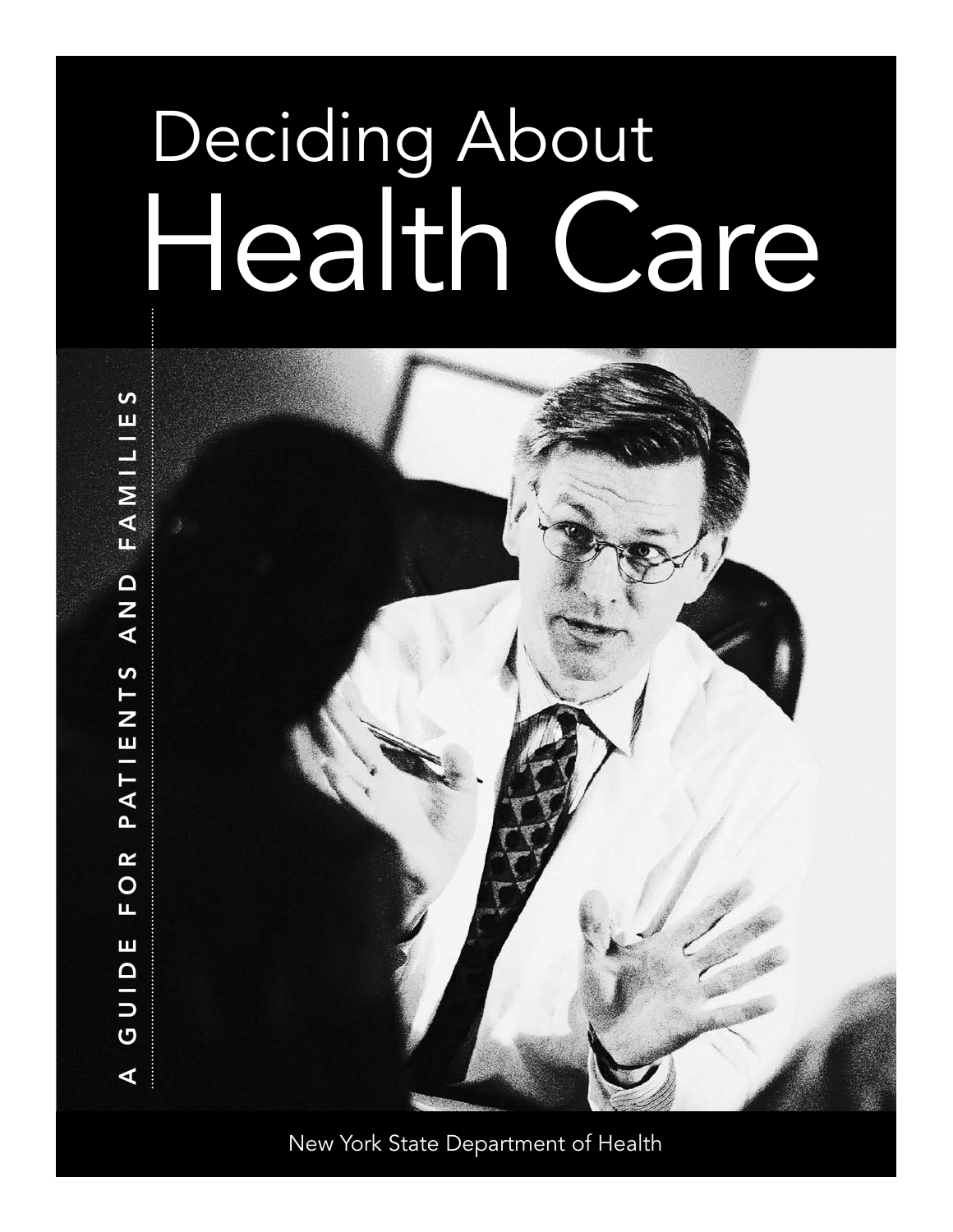# **Introduction**

## **Who should read this guide?**

This guide is for New York State patients and for those who will make health care decisions for patients. It contains information about surrogate decision-making in hospitals and nursing homes. It also covers DNR orders in a health care facility, or in the community. Because this guide is about health care decisionmaking, the word "patient" is used to refer to anyone receiving medical care. This includes a nursing home resident. This guide does **not** include the special rules for health care decisions made by legal guardians of persons with developmental disabilities.

# **Can the patient or other decision maker find out about the patient's medical condition and proposed treatment?**

Yes. Patients or other decision makers have a right to be fully informed by a doctor about their medical condition and the doctor's proposed treatment. Patients must give informed consent before any non-emergency treatment or procedure. Informed consent means that after information is given about the benefits and risks of treatment (as well as alternatives to the treatment) permission is given to go ahead with the treatment.

# **Adult Patients Who Have the Ability to Make Informed Decisions**

**Do adult patients have a right to make their own health care decisions?**

Yes. Adult patients have the right to make treatment decisions for themselves as long as they have decision-**1**making capacity.

# **What is "decision-making capacity"?**

"Decision-making capacity" is the ability to understand and appreciate the nature and consequences of proposed health care. This includes the benefits and risks of (and alternatives to) proposed health care. It also includes the ability to reach an informed decision.

**What if it's unclear whether or not a patient has decisionmaking capacity? Who decides whether or not the patient has capacity?**

Health care workers will assume patients have decision-making capacity, unless a court has appointed a legal guardian to decide about health care. A doctor will examine the patient if there is good reason to believe the patient lacks capacity. A doctor must make the determination that a patient lacks the ability to make health care decisions. Another person will make health care decisions for the patient only after the patient's doctor makes this determination.

# **Do family members always make health care decisions whenever patients lack decision-making capacity?**

No. Sometimes patients have already made a decision about a procedure or treatment before they lose the ability to decide. For example, a patient can consent to surgery that involves general anesthesia before receiving anesthesia, which would cause them to lose the ability to decide. Other times, a healthy person may suddenly lose capacity. In this case, health care may need to be given right away without consent. For example, a person may be knocked unconscious during an accident. Health care providers will provide emergency treatment without consent unless they know that a decision has already been made to refuse emergency treatment.

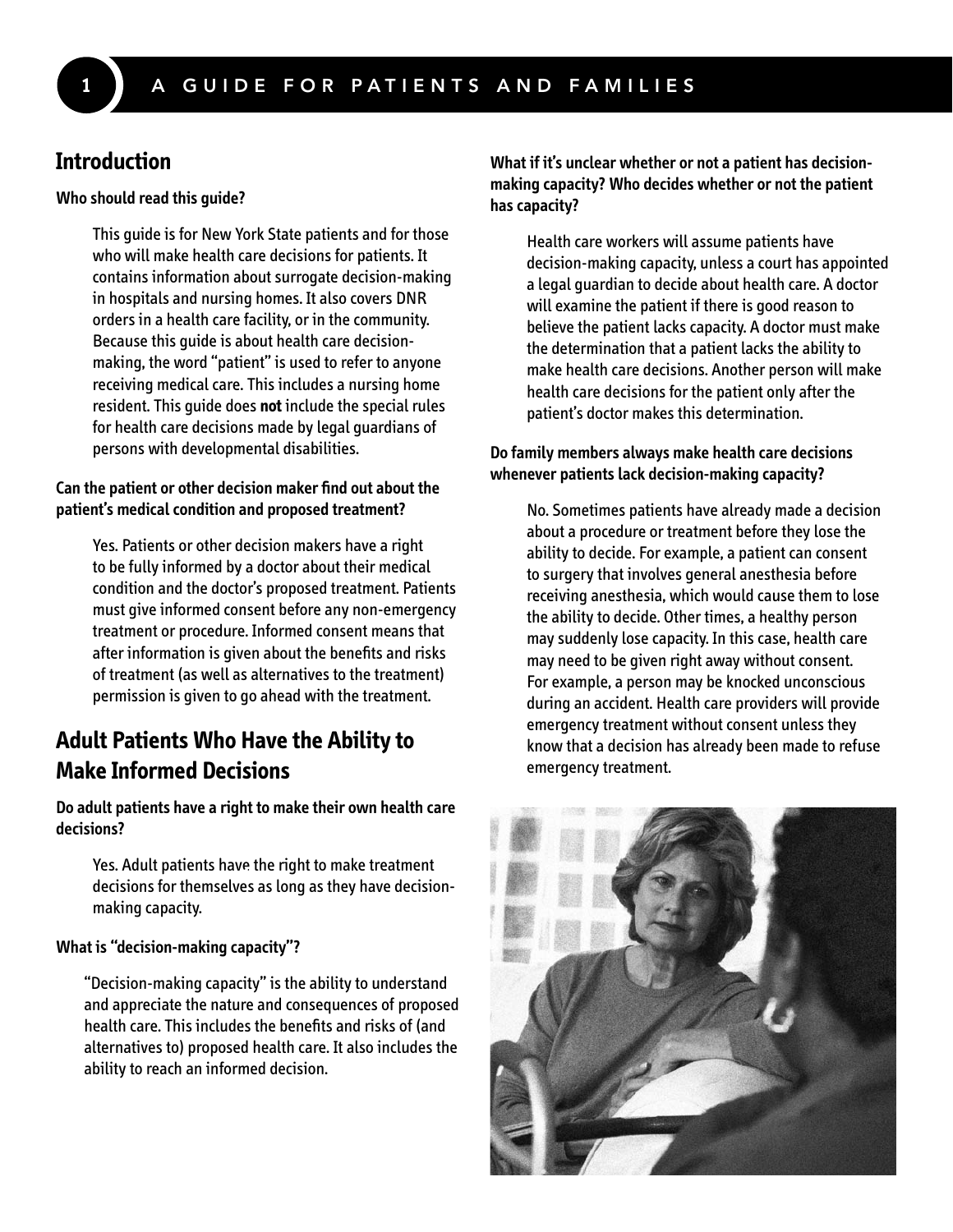# **Advance Directives/Health Care Proxies**

# **What is an advance directive?**

Advance directives are written instructions about health care treatment made by adult patients before they lose decision-making capacity. In New York State, the best way to protect your treatment wishes and concerns is to appoint someone you trust to decide about treatment if you become unable to decide for yourself. By filling out a form called a health care proxy, this person becomes your "health care agent."

Before appointing a health care agent, make sure the person is willing to act as your agent. Discuss with your agent what types of treatments you would or would not want if you were in the hospital and had a lifethreatening illness or injury. Make sure your health care agent knows your wishes about artificial nutrition and hydration (being fed though a feeding tube or IV line). You can get more information about health care proxies at: **http://www.health.state.ny.us/professionals/ patients/health\_care\_proxy/index.htm.**

Some patients also express specific instructions and choices about medical treatments in writing. A written statement can be included in a health care proxy, or it can be in a separate document. Some people refer to this type of advance directive as a "living will."

# **How do health care agents make decisions under a health care proxy?**

Health care agents make decisions just as if the health care agent were the patient. The health care agent makes health care decisions according to the patient's wishes, including decisions to withhold or withdraw life-sustaining treatment. If the patient's wishes are not reasonably known, health care agents make health care decisions in accordance with the patient's best interests.

# **Can a health care agent decide to withhold or withdraw artificial nutrition or hydration (through a feeding tube or an IV line)?**

Health care agents can only make decisions to withhold or withdraw artificial nutrition and hydration under the health care proxy if they know the patient's wishes about the treatment. But, the health care agent may also be able to make thistype of decision in a hospital or nursing home as a surrogate from the surrogate list set forth in law.

# **Health Care Decision-Making in Hospitals and Nursing Homes**

# **How do adult patients with decision-making capacity make decisions in hospitals and nursing homes?**

Patients may express decisions verbally or in writing. A hospital patient or nursing home resident may not verbally make a decision to withhold or withdraw life-sustaining treatment unless two adults witness the decision. One of the adults must be a health care practitioner at the facility. If a patient does not now have capacity to make a decision (but made a decision in the past about the proposed health care), the hospital or nursing home will act based on the patient's previously made decision. This is true unless something occurs that the patient did not expect and the decision no longer makes sense.

# **How are health care decisions made for a hospital patient or nursing home resident who does not have capacity?**

If the patient has a health care proxy, the health care agent named in the proxy makes decisions. If a patient does not have a health care proxy, a legal guardian (or the person highest in priority from the surrogate list, known as "the surrogate") makes decisions.

# **What is the surrogate list?**

Below is the surrogate list. The person who is highest in priority is listed at the top. The person with the lowest priority is at the bottom.

- The spouse, if not legally separated from the patient, or the domestic partner;
- A son or daughter 18 or older;
- A parent;
- A brother or sister 18 or older; and
- A close friend.

#### **What is a "domestic partner"?**

- A "domestic partner" is a person who:
- has entered into a formal domestic partnership recognized by a local, state or national government. Or, this person has registered as a domestic partner with a registry maintained by the government or an employer; or, this person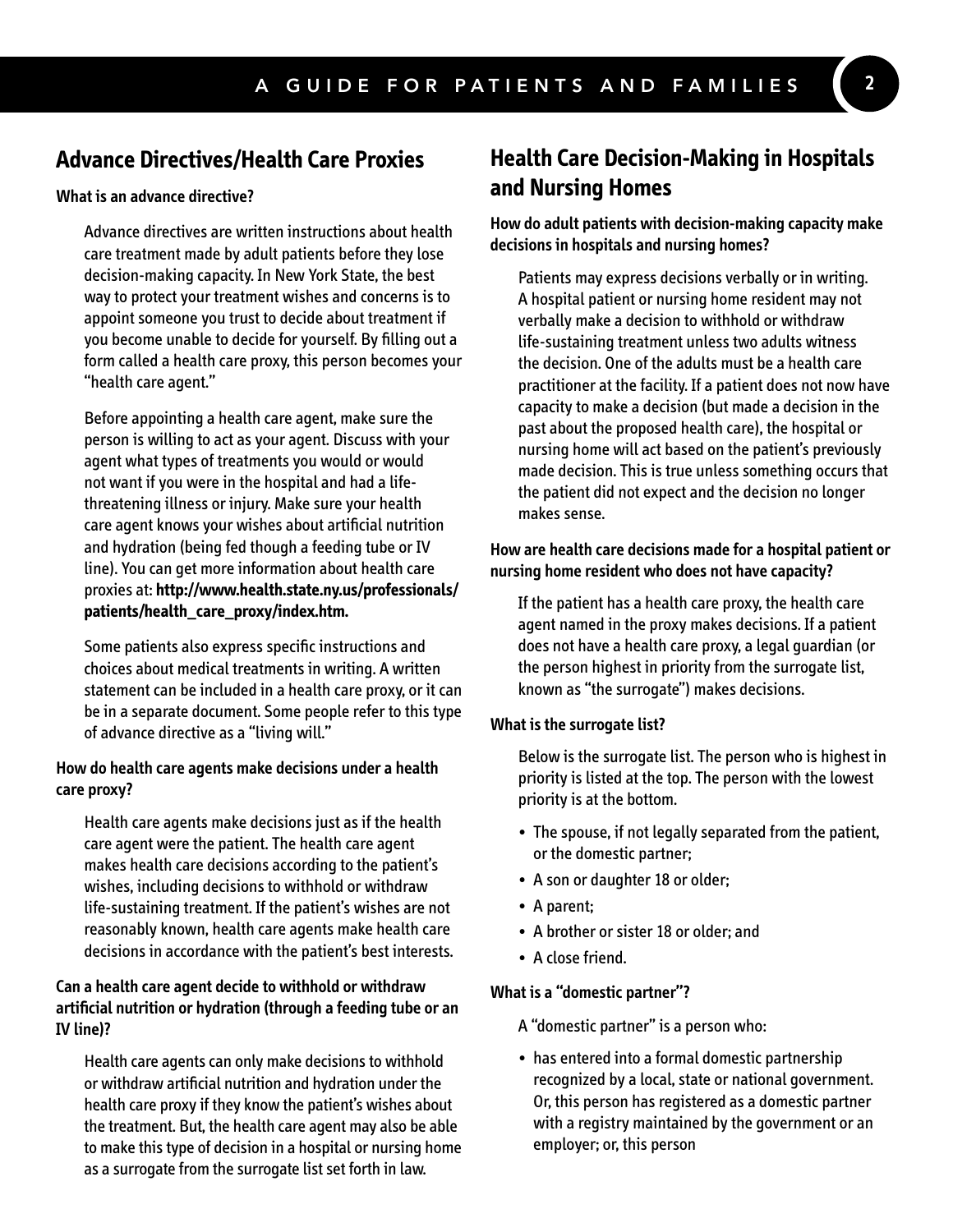- is covered as a domestic partner under the same employment benefits or health insurance; or, this person
- shares a mutual intent to be a domestic partner with the patient, considering all the facts and circumstances, such as:
	- They live together.
	- They depend on each other for support.
	- They share ownership (or a lease) of their home or other property.
	- They share income or expenses.
	- They are raising children together.
	- They plan on getting married or becoming formal domestic partners.
	- They have been together for a long time.

#### **Who cannot be a domestic partner?**

- A parent, grandparent, child, grandchild, brother, sister, uncle, aunt, nephew or niece of the patient or the patient's spouse.
- A person who is younger than 18.

# **Who qualifies as a "close friend"?**

A "close friend" is any person, 18 or older, who is a friend or relative of the patient. This person must have maintained regular contact with the patient; be familiar with the patient's activities, health, and religious or moral beliefs; and present a signed statement to that effect to the attending doctor.

#### **What if a surrogate highest in priority is not available to make the decision?**

If this happens, the next available surrogate who is highest in priority makes the decision.

# **What if a surrogate highest in priority is unable or unwilling to make the decision?**

In this case, another person from the surrogate list will decide. The surrogate highest in priority may designate any other person on the list to be surrogate, as long as no one higher in priority than the designated person objects.

# **Can patients or other decision makers change their minds after they make a treatment decision?**

Yes. Decisions may be revoked after they are made by telling staff at the hospital or nursing home.

# **Decisions to Withhold or Withdraw Life-Sustaining Treatment in Hospitals and Nursing Homes**

#### **What is "life-sustaining treatment"?**

"Life-sustaining treatment" means that the attending doctor believes the patient will die within a relatively short time if the patient does not get the medical treatment or procedure. CPR is always considered to be life-sustaining treatment.



#### **What is CPR?**

#### CPR (cardiopulmonary

resuscitation) refers to medical procedures that try to restart a patient's heart or breathing when the patient's heart stops and/or the patient stops breathing. CPR may begin with something like mouth-to-mouth resuscitation and forceful pressure on the chest to try to restart the heart. This may not work, so CPR may also involve electric shock (defibrillation); insertion of a tube down the throat into the windpipe (intubation); and placing the patient on a breathing machine (ventilator).

# **What is a decision to withhold or withdraw life-sustaining treatment?**

A decision to withhold life-sustaining treatment is deciding to refuse a treatment before it is provided. A decision to withdraw life-sustaining treatment is deciding to refuse treatment already being provided. Every adult patient has the right to refuse medicine and treatment after being fully informed of (and understanding) the probable consequences of such actions.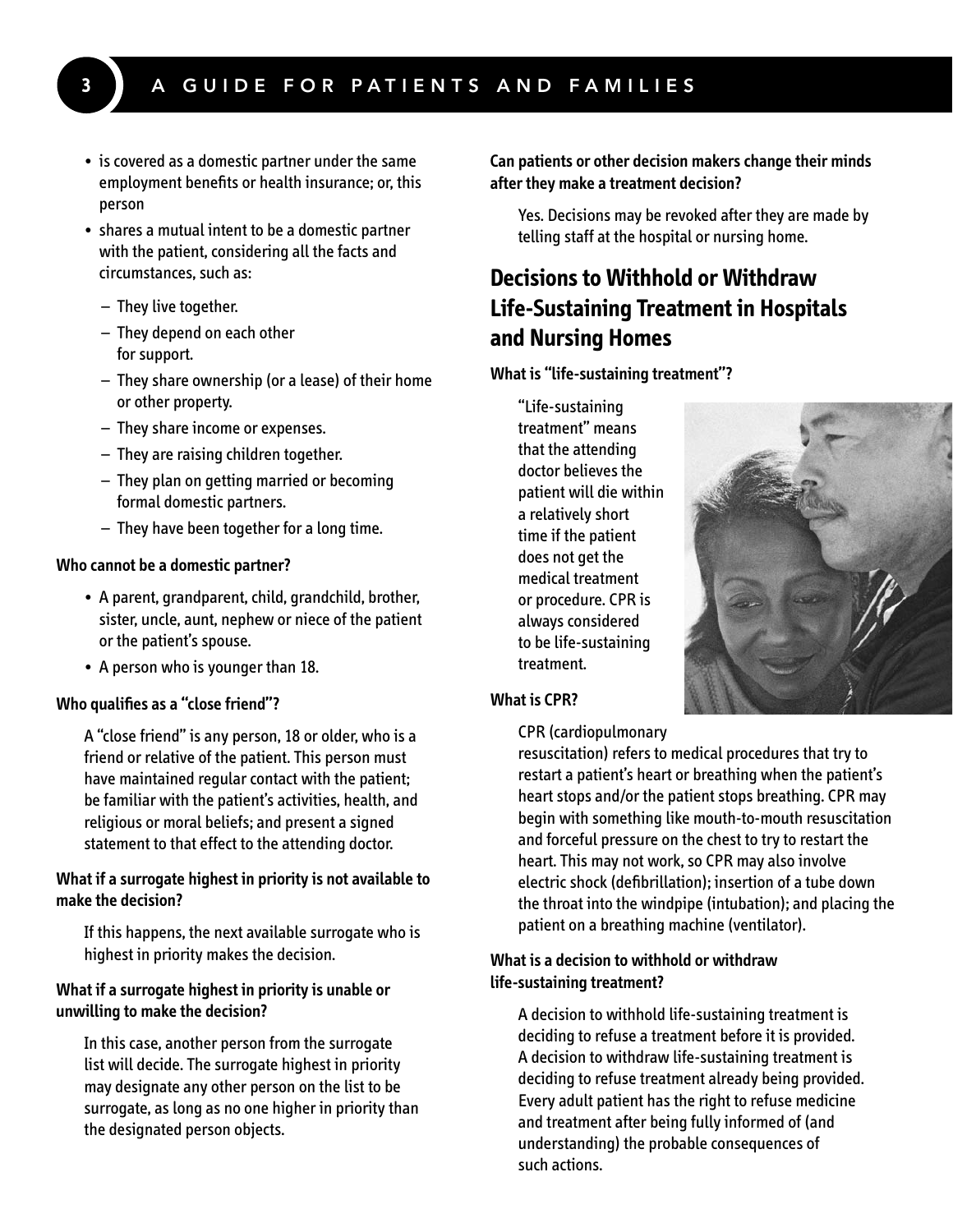# **How would a hospital or a nursing home carry out a decision to withhold or withdraw life-sustaining treatment?**

The doctor might direct staff not to provide, or to stop providing, certain medicines, treatments or procedures. This may result in the patient dying within a relatively short time. For example, the doctor might order that a ventilator, which is enabling a patient to breathe, be turned off.

In order to withhold life-sustaining treatment, the doctor might issue a medical order such as a:

- Do Not Resuscitate (DNR) Order: this means do not attempt CPR when the patient's heart stops and/or the patient stops breathing.
- Do Not Intubate (DNI) Order: this means do not place a tube down the patient's throat or connect the patient to a breathing machine (ventilator).

A decision could also be made to stop (or not to start) artificial nutrition and hydration through a feeding tube or an IV. This means the facility will not give the patient liquid food or fluids through a tube inserted in the stomach – or by a tube called a catheter inserted into the patient's veins. Patients will always be offered food to eat and fluids to drink by mouth if they are able to eat and drink.

Other kinds of decisions to limit medicines, treatments or procedures could also be followed (for example, stopping dialysis).

# **Will a hospital or a nursing home ever withhold all treatment?**

No. Even if a patient has a DNR order or other medical order to withhold life-sustaining treatment, the patient should receive medical care and treatment to relieve pain and other symptoms and to reduce suffering. Comfort care, also known as palliative care, should be available to all patients who need it.

# **When should a patient get a DNR order?**

Any adult with decision-making capacity may request a DNR order. However, patients and families must consult with a doctor about their diagnosis and the likely outcome of CPR. Only a doctor can sign a DNR order. A DNR order instructs health care professionals not to provide CPR for patients who want to allow natural death to occur if their heart stops and/or if they stop breathing. For example, a patient who is expecting to die from a terminal illness may want a DNR order.

When successful, CPR restores heartbeat and breathing. The success of CPR depends on the patient's overall medical condition. Age alone does not determine whether CPR will be successful. But illnesses and frailties that go along with age often make CPR less effective. When patients are seriously ill, CPR may not work or it may only partially work. This might leave the patient brain-damaged or in a worse medical state than before his or her heart stopped. After CPR (depending on the patient's medical condition), the patient may be able to be kept alive only on a breathing machine.

# **Does a DNR order affect other treatment?**

No. A DNR order is only a decision about CPR – chest compression, intubation and mechanical ventilation – and does not relate to any other treatment. Do not resuscitate does **not** mean do not treat.

# **What happens if the patient is transferred from the hospital or nursing home to another hospital or nursing home?**

Medical orders, including a DNR order, will continue until a health care practitioner examines the patient. If the doctor at the new facility decides to cancel the medical order, the patient or other decision maker will be told and he or she can ask that the order be entered again.

# **Decision-Making Standards for Legal Guardians and Surrogates in Hospitals and Nursing Homes**

# **How are health care decisions made by surrogate decision makers, including legal guardians?**

The surrogate must make health care decisions in accordance with the patient's wishes, including the patient's religious and moral beliefs. If the patient's wishes are not reasonably known, the surrogate makes decisions according to the patient's "best interests." To figure out what is in the "best interests" of the patient, the surrogate must consider: the dignity and uniqueness of every person; the possibility of preserving the patient's life and preserving or improving the patient's health; relief of the patient's suffering; and any other concerns and values a person in the patient's circumstances would wish to consider. In all cases, what matters is the **patient's** wishes and best interests, not the surrogate's.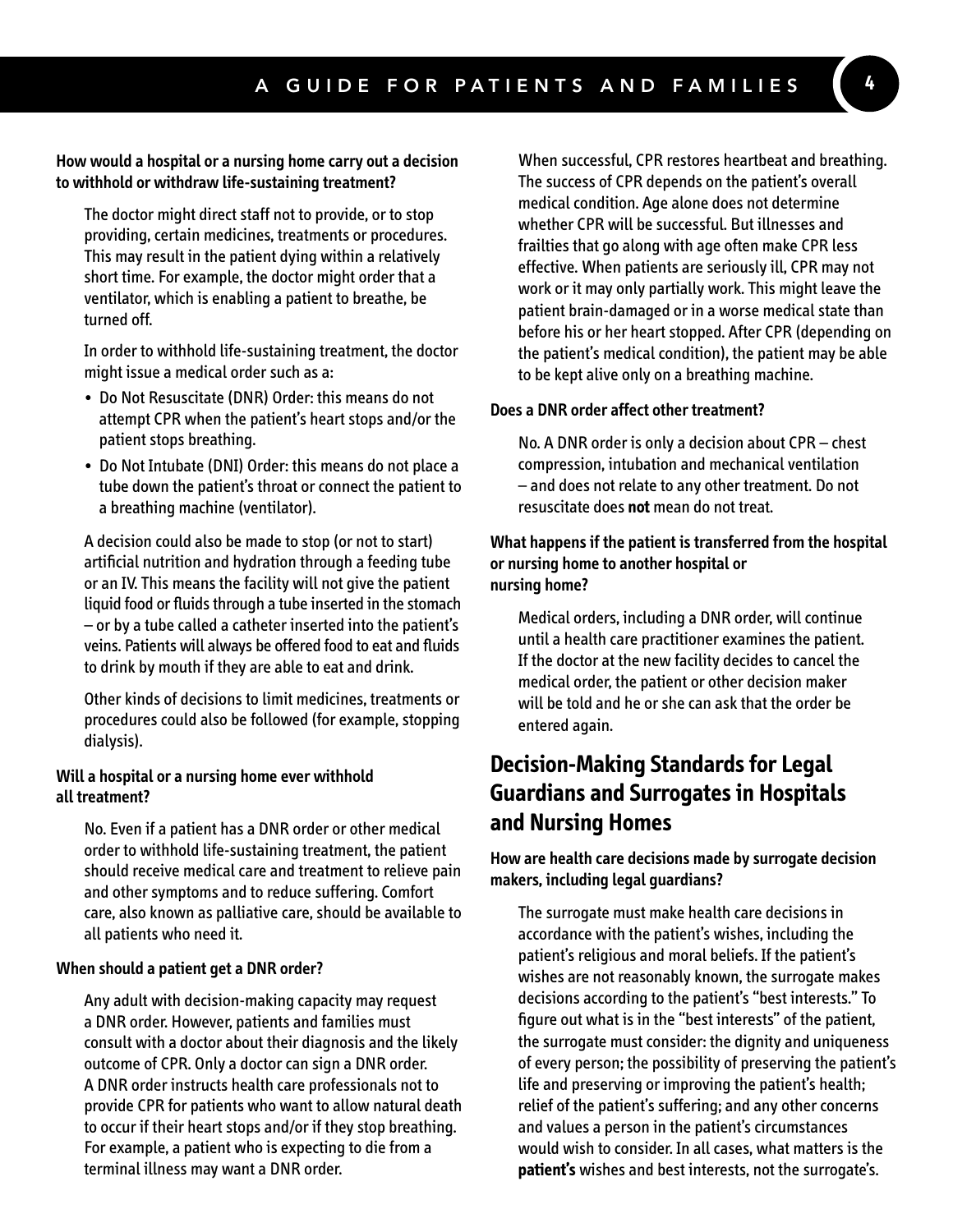Health care decisions should be made on an individual basis for each patient. Again, decisions must be consistent with the patient's values, as well as religious and moral beliefs.

**Do surrogates always have authority to consent to needed treatments?**

 Yes.

**Do surrogates always have authority to make decisions to withhold or withdraw life-sustaining treatment?**

No. A legal guardian or a surrogate in a hospital or nursing home may decide to refuse life-sustaining treatment for a patient only in the following circumstances:

- Treatment would be an extraordinary burden to the patient and:
	- the patient has an illness or injury which can be expected to cause death within six months, whether or not treatment is provided; or
	- the patient is permanently unconscious;

#### **or**

 • The provision of treatment would involve such pain, suffering or other burden that it would reasonably be deemed inhumane or extraordinarily burdensome under the circumstances and the patient has an irreversible or incurable condition. In a nursing home, an ethics review committee must also agree to decisions (other than DNR) based on this bullet-point. In a hospital, the attending doctor or the ethics review committee must agree to a decision to withhold or withdraw artificial nutrition and hydration based on this bullet-point.

# **How are decisions about life-sustaining treatment made for minors in a hospital or nursing home?**

The parent or guardian of a patient under 18 makes decisions about life-sustaining treatment in accordance with the minor's best interests. They take into account the minor's wishes as appropriate under the circumstances. For a decision to withhold or withdraw life-sustaining treatment, the minor patient must also consent if he or she has decision-making capacity. It is assumed that an unmarried minor lacks decision-making capacity unless

a doctor determines that the patient has the capacity to decide about life-sustaining treatment. Minors who are married make their own decisions, the same as adults.

**What if an unmarried minor patient has decision-making capacity and he or she is a parent? What if he or she is 16 or older and living independently from his or her parents or guardian?**

Such minors can make decisions to withhold or withdraw life-sustaining treatment on their own if the attending doctor and the ethics review committee agree.

# **Resolving Disputes in Hospitals and Nursing Homes**

**What if there are two or more persons highest in priority and they cannot agree? For example, what if the adult children** 

**are highest in priority and they disagree with one another?**

> In this case, the hospital or nursing home staff can try to resolve the dispute by informal means. For example, more doctors, social workers or clergy could discuss the decision. Also, every hospital and nursing home must have an ethics review committee. The case may be referred to the ethics review



committee for advice, a recommendation, and assistance in resolving the dispute. The hospital or nursing home must follow the decision of the surrogate that is based on the patient's wishes, if they are known. If the patient's wishes are not reasonably known, the hospital or nursing home must follow the decision that is in the patient's best interests.

**What if a person connected with the case does not agree with the surrogate's treatment decision? This could be the patient, a health care worker treating the patient in the hospital or nursing home or someone lower in priority on the surrogate list.**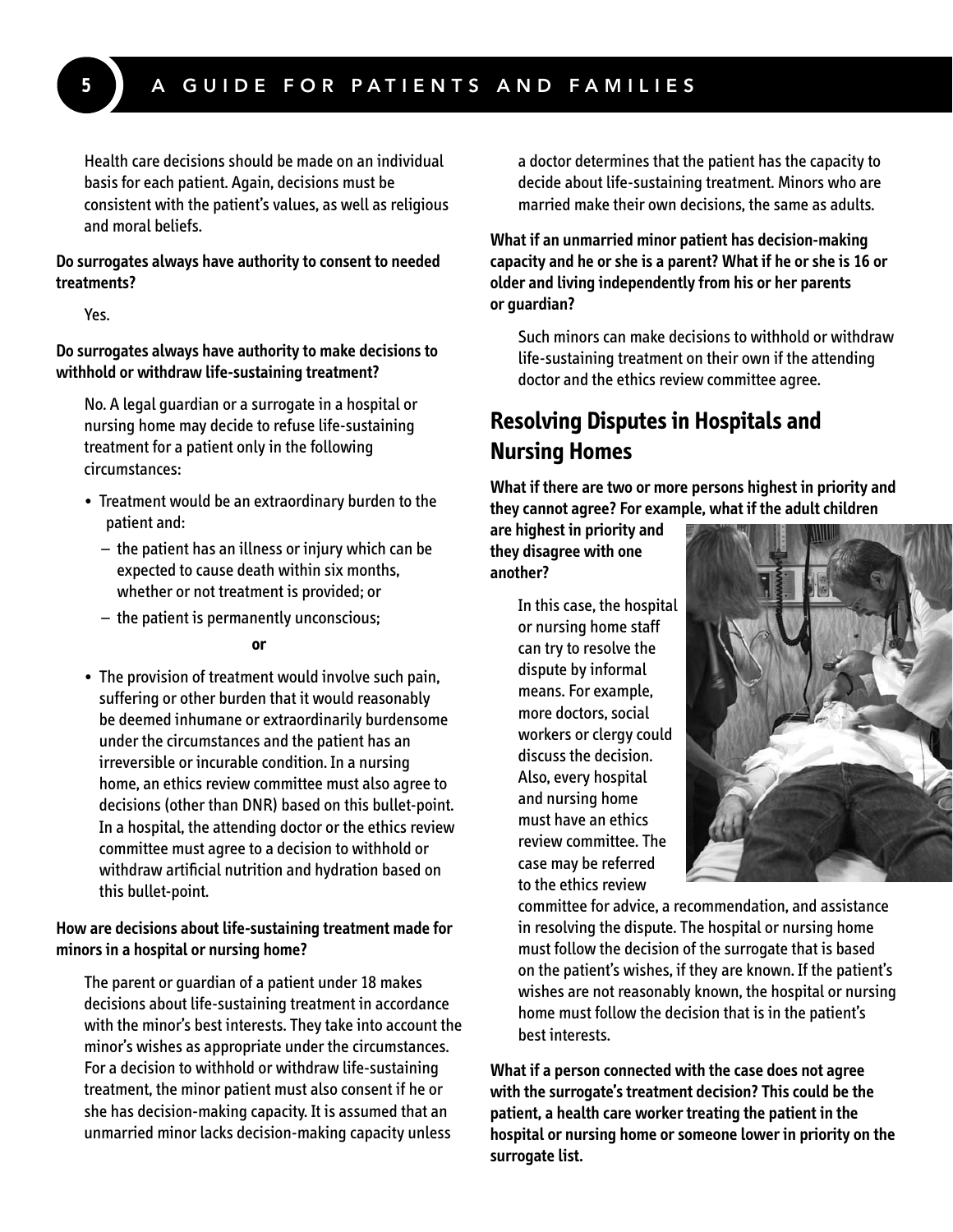Again, the hospital or nursing home staff can try to resolve the dispute by informal means. If that is not successful, the person who disagrees could request help from the ethics review committee. The person challenging the decision maker can ask that the ethics review committee try to resolve the dispute. This person could present information and opinions to the committee. The ethics review committee can provide advice and make a recommendation, and can provide assistance in resolving the dispute.

### **Are the recommendations and advice of the ethics review committee binding?**

No, the recommendations and advice of the ethics review committee are advisory and non-binding, except for three very specific types of decisions. The ethics review committee must agree with the decision in the following three situations:

- A surrogate decides to withhold or withdraw lifesustaining treatment (other than CPR) from a patient in a nursing home. The patient is not expected to die within six months and is not permanently unconscious. In this situation, the ethics review committee must agree to the following. The patient has a condition that can't be reversed or cured. Also, the provision of life-sustaining treatment would involve such pain, suffering or other burden that it would reasonably be deemed inhumane or extraordinarily burdensome under the circumstances.
- A surrogate decides to withhold or withdraw artificial nutrition and hydration from a patient in a hospital. The attending doctor objects. The patient is not expected to die within six months and is not permanently unconscious. In this situation, the ethics review committee must agree to the following. The patient has a condition that can't be reversed or cured. Also, artificial nutrition and hydration would involve such pain, suffering or other burden that it would reasonably be deemed inhumane or extraordinarily burdensome under the circumstances.
- In a hospital or nursing home, an ethics review committee must approve the decision of an unmarried, emancipated minor to withhold or withdraw lifesustaining treatment without the consent of a parent or guardian.



In these three situations, life-sustaining treatment will not be withheld or withdrawn unless the ethics review committee approves.

# **What does it mean when the recommendations and advice of the ethics review committee are advisory and non-binding?**

This means that the surrogate highest in priority can make a legal health care decision. He or she can do this even if another person lower in priority on the surrogate list or others continue to disagree with the surrogate decision maker.

### **What if the hospital or nursing home has a policy based on religious or moral beliefs that prevents the facility from honoring a health care decision?**

When possible, the facility must inform patients or family members of this policy before or at admission. When the decision is made, the facility must cooperate in transferring the patient to another facility that is reasonably accessible and willing to honor the decision. Meanwhile, the facility must honor the decision, unless a court rules otherwise. If the decision goes against one health care practitioner's religious or moral beliefs, the patient must be promptly put under the care of another health care practitioner.